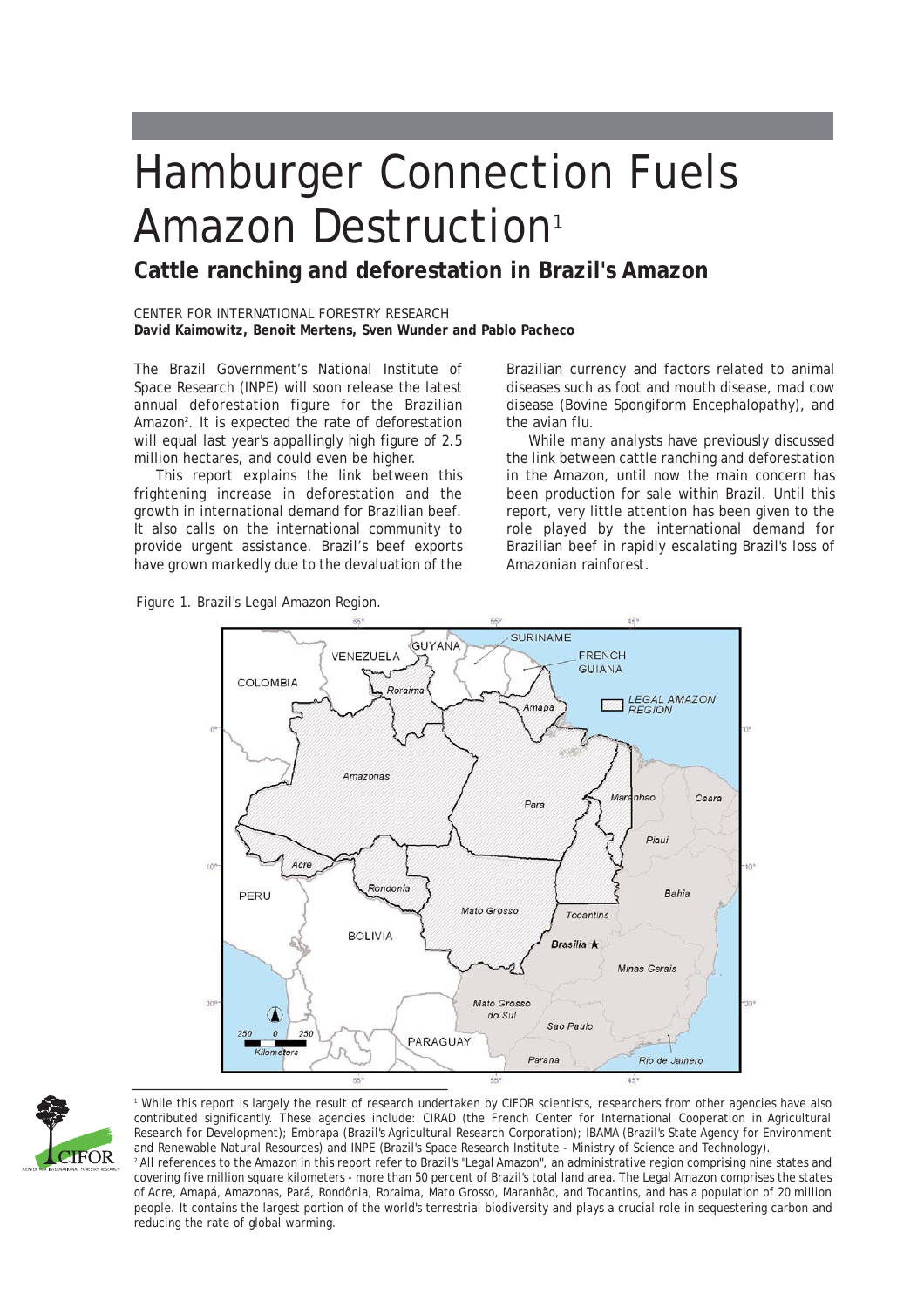## Deforesting the Amazon

The accumulated area of deforestation in the Brazilian Amazon rose from 41.5 million hectares in 1990 to 58.7 million hectares in 2000.<sup>3</sup> In just ten years the country lost an area of forest twice the size of Portugal or the size of Uruguay. In the two years after the alarmingly high level of deforestation in 1994-95, analysts were optimistic rates were starting to fall. However, they began rising again in 1997-98 and then skyrocketed in 2002. (see figure 2)





Source: Brazil's National Institute of Space Research (INPE). \*Decade Mean \*\*Biennium Mean.

## Cattle and Deforestation

The overwhelming majority of the forest area lost in the Brazilian Amazon eventually becomes pasture. According to the most recent census figures available, the area of land devoted to crops in 1995-96 amounted to 5,608,000 hectares while the figure for pasture was 33,579,0004.

In other words, for every one hectare of cropland there were almost six hectares of pasture. Nothing suggests that pattern has changed since 1996. Figures and tables in this report provide statistical and visual evidence about the continuing close correlation between deforestation and the growth of cattle ranching.

Although the last few years have witnessed a great deal of justifiable concern about the expansion of soybean cultivation into the Amazon,

that still explains only a small percentage of total deforestation. The total area of soybeans in the Legal Amazon in 2002 was only 4.9 million hectares, while the area in pasture was almost certainly more than ten times that amount.<sup>5</sup> Moreover, much of the soybean area is in the savanna region of Mato Grosso and in places that have been deforested for many years. Only a relatively small percentage represents new forest clearing.

Logging rarely leads directly to deforestation in the Amazon. Most loggers only remove a small number of trees per hectare. That often damages the forest but it does not destroy it. Logging does contribute indirectly to deforestation by making it easier for forests to catch fire and for farmers to move into forested areas. However, logging is much less damaging than the growth of cattle ranching.

## Massive Growth in Amazon's Cattle Numbers

Cattle expansion in the Amazon in the last twelve years has been phenomenal. During this period, the number of cattle more than doubled, from 26 million in 1990 to 57 million in 2002. In the process it has gone from representing 17.8% of Brazil's total cattle herd to almost one third (see table 1). In fact, 80% of all of the growth in Brazil's livestock population in this period was in the Amazon. The overwhelming majority of the new cattle are concentrated in Brazil' s Amazon states of Mato Grosso, Pará, and Rondônia, which were also the states with the greatest deforestation in 2002 (see table 2).

# Beef Exports: The Hamburger Connection

Back in the early 1980s, well-known environmentalist, Norman Myers, coined the phrase "the hamburger connection". The phrase described how the rapid growth of beef exports from Central America to fast food chains in the United States was driving deforestation.<sup>6</sup> At the time, however, the term did not apply to Brazil, as the country exported little beef and most of the beef produced

<sup>3</sup> Monitoring of the Brazilian Amazon Forest by Satellite 2000-2001, Brazil's National Institute of Space Research (INPE) and the Foundation for Science, Applications and Spatial technology (Fundação de Ciência, Aplicações e Tecnologia - FUNCATE).

<sup>4</sup> Agricultural census. 1995-96. Brazilian Institute of Geography and Statistics (IBGE) www.ibge.gov.br

<sup>5</sup> United States Department of Agriculture, Foreign Agricultural Service, Production Estimates and Crop Assessment Division, 2004. "The Amazon: Brazil's Final Soybean Frontier", January 13, http://www.fas.usda.gov/pecad/highlights/2004/01/ Amazon/Amazon\_soybeans.htm

<sup>6</sup> Myers, N. 1981. "The Hamburger Connection: How Central America's Forests Became North America's Hamburgers." Ambio, 10: 3-8.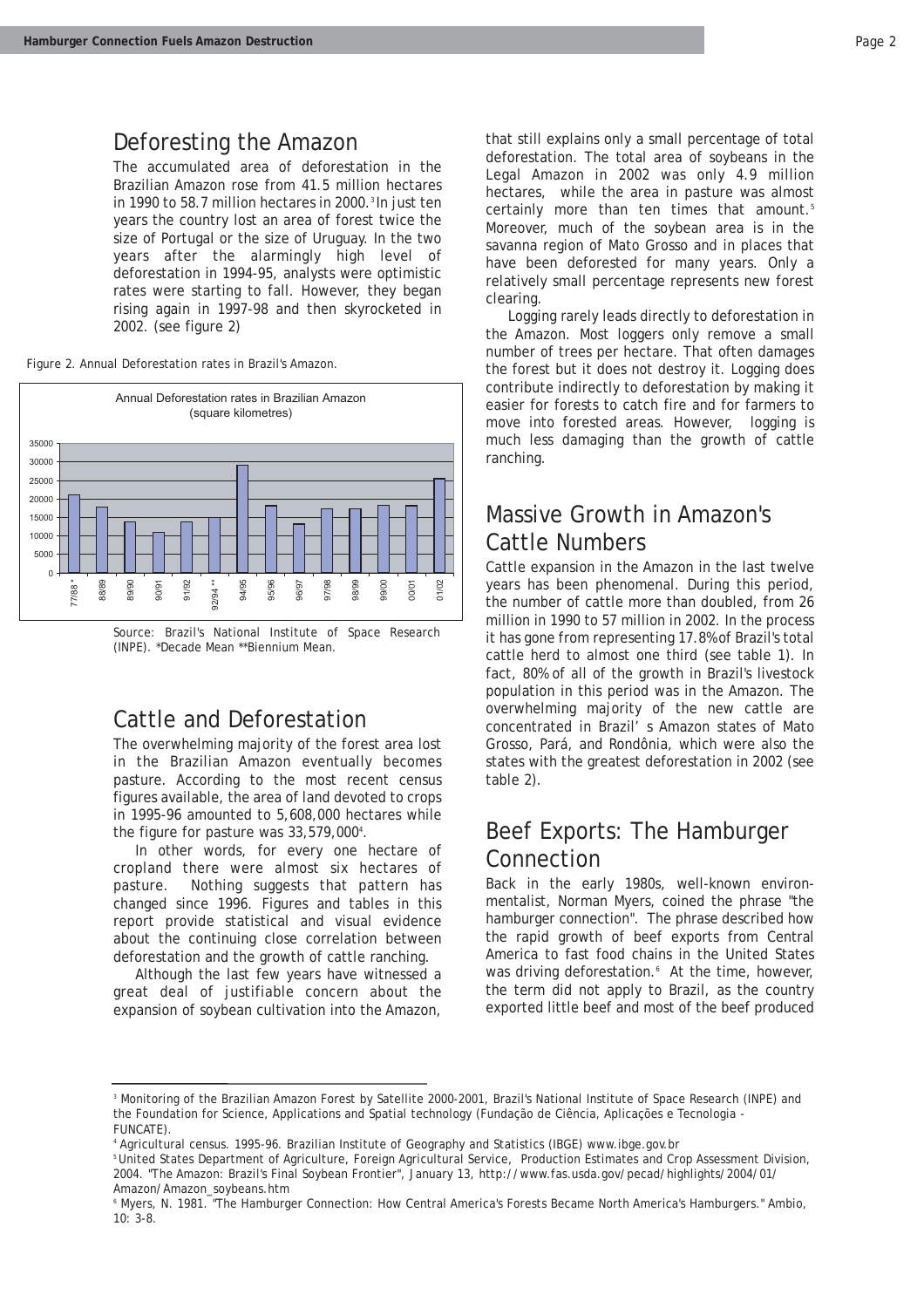|  |  |  |  | Table 1. Brazil's Amazon Cattle Herd in Relation to Total Brazilian Herd, 1990-2002 (,000 heads) |  |  |
|--|--|--|--|--------------------------------------------------------------------------------------------------|--|--|
|--|--|--|--|--------------------------------------------------------------------------------------------------|--|--|

|                       | 1990    | 1995    | 2000    | 2002    |
|-----------------------|---------|---------|---------|---------|
| Amazon                | 26 258  | 37 499  | 47 536  | 57 389  |
| Brazil                | 147 102 | 161 228 | 169 876 | 185 347 |
| Amazon as % of Brazil | 17.8    | 23.3    | 28.0    | 31.0    |

Source: Brazilian Institute of Geography and Statistics (IBGE) www.ibge.gov.br

Table 2. Cattle herd size by states

|             |           | Cattle herd size |  |  |  |
|-------------|-----------|------------------|--|--|--|
| State       | 1990      | 2002             |  |  |  |
| Rondônia    | 1 718 697 | 8 039 890        |  |  |  |
| Acre        | 400 085   | 1 817 467        |  |  |  |
| Amazonas    | 637 299   | 894 856          |  |  |  |
| Roraima     |           | 423 000          |  |  |  |
| Pará        | 6 182 090 | 12 190 597       |  |  |  |
| Amapá       | 69 619    | 83 901           |  |  |  |
| Tocantins   | 4 309 160 | 6 979 102        |  |  |  |
| Maranhão    | 3 900 158 | 4 776 278        |  |  |  |
| Mato Grosso | 9 041 258 | 22 183 695       |  |  |  |

Source: Brazilian Institute of Geography and Statistics (IBGE) www.ibge.gov.br (2004)

in the Amazon was consumed within the region itself.

The Amazon region did not even produce enough beef to feed its own population until 1991. After that the region began to produce a growing surplus of beef for the national market, but Brazilian beef exports to other countries continued to play a minor role. At the time, Brazil experienced a strong "domestic hamburger connection", affecting initially the Atlantic forest and later the Amazon. Brazilian beef consumption quadrupled between 1972 and 1997. Much of this was led by growing urban incomes, causing percapita meat consumption to more than double over the same time span.<sup>7</sup>

As recently as 1995, Brazil exported less than \$500 million dollars of beef.<sup>8</sup> By 2003, only eight years later, Brazil was exporting three times as much, \$1.5 billion dollars.<sup>9</sup> Between 1997 and 2003, the volume of exports increased more than fivefold, from 232,000 to nearly 1.2 million metric tons in carcass weight equivalence (see figure 3).

Meanwhile, domestic beef consumption, which for decades has been responsible for the sector's expansion, developed slowly. For the first time ever, the growth in Brazilian livestock production - 80% of which was in the Amazon - was largely export driven (see figure 3). Although there is no consolidated data available on the ranking of exports for 2003, some experts claim that Brazil now ranks as the world's largest beef exporter.

Figure 3. Growth in Brazil Beef Production, Consumption and Exports between 1997 and 2004



Source: United States Department of Agriculture (USDA), Foreign Agricultural Service (FAS), 2004. \*CWE = carcass weight equivalence in '000 of metric tons (p) = preliminary (f) = forecast

## What Drives Brazilian Beef Exports?

#### *Currency Devaluations*

One major factor that has been driving the rise in Brazilian beef exports - and Amazon deforestation - has been the massive devaluation of the national currency, the real, from 1.2 reais per dollar in

Faminow, M.D. 1998. Cattle, Deforestation, and Development in the Amazon, An Economic, Agronomic, and Environmental Perspective, Wallingford, CAB International. http://earthtrends.wri.org/text/AGR/variables/193.htm

Margulis, S. 2004. "Causes of Deforestation in the Brazilian Amazon", Washington D.C.: World Bank.

<sup>9</sup> United States Department of Agriculture, "Brazil Livestock and products: semi annual report" 2004. GAIN report BR4605.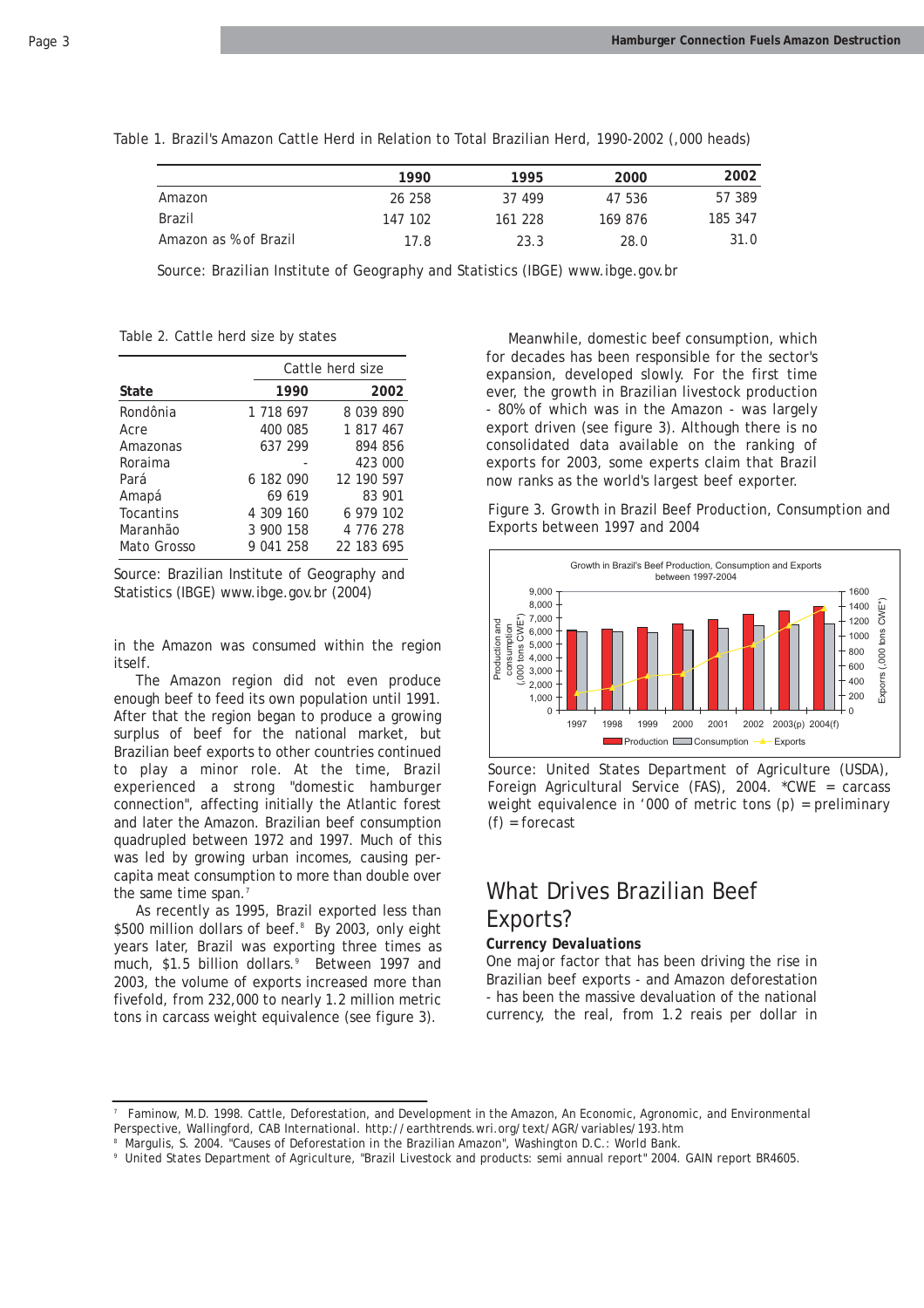December 1998, to 3.6 reais per dollar in December 2002.<sup>10</sup> As a result, the price of beef in Brazilian reais approximately doubled in that period, creating a huge incentive for ranchers to expand their pasture area (see figure 4). At the same time, the price of Brazilian beef in dollars has fallen, which has made Brazil's exports more competitive on international markets.

Several studies in the past had already predicted that large currency devaluations would lead to a major increase in agricultural and livestock driven deforestation. These studies use macro-economic models known as Computable General Equilibrium models to simulate how changes in exchange rates might affect land use and hence deforestation. The most sophisticated and recent of these studies, by Andrea Cattaneo, predicted that under the most realistic set of assumptions a 40% real devaluation of the Brazilian currency would increase deforestation by 20% once markets adjusted.<sup>11</sup>

#### *Livestock Disease Trends*

For many years the presence of foot and mouth (FMD) disease in most of Brazil had kept the country from exporting its beef products to many international markets. Prior to 1998, no Brazilian state had been certified as being free of the

disease. That year the two southern states of Rio Grande do Sul and Santa Catarina were declared free of FMD. Since then the certified area has expanded greatly. As of 2003, 85% of the country's cattle herd was in areas that had been certified as not having FMD (see figure 8). Between 1994 and 2002 the proportion of cattle vaccinated against the disease rose from 64% to 86%.

Most of the country has now been certified as free of FMD. This has greatly helped Brazil to gain access to a number of new markets in Europe, Russia, and the Middle East. Between 1990 and 2001, the percentage of Europe's transformed meat imports that came from Brazil rose from 40% to 74%.12

The improvement in the FMD situation has been particularly important for stimulating Amazon beef production. Once some federal states in the south were certified as being FMDfree in 1998, other states that still had FMD including all of the Amazonian states - were restricted from sending any beef products to FMD-free areas, except for meat that had been de-boned. That made it much more difficult for the Amazon's ranchers to sell beef to the country's large urban markets such as São Paolo or Rio de Janeiro, much less export it abroad.

Figure 4. Brazilian beef prices, 1995-2003 in reais and dollars.



Source: Fundação Getulio Vargas (FGV), taken from IPEA www.ipeadata.gov.br

The Real has since strengthened to about 2.9 reais per dollar.

<sup>11</sup> Cattaneo, A. 2002. Balancing Agricultural Development and Deforestation in the Brazilian Amazon. Washington D.C. International Food Policy Research Institute; Wiebelet, M. 1994. "Stopping Deforestation in the Amazon: Trade-off Between Ecological and Economic Targets?" Weltwirschaftliches Archiv - Review of World Economics 131: 542-68.

<sup>&</sup>lt;sup>12</sup> European Union statistics cited by National Interprofessional Office for Meat, Livestock and Agriculture (OFIVAL - France) 2004. http://www.ofival.fr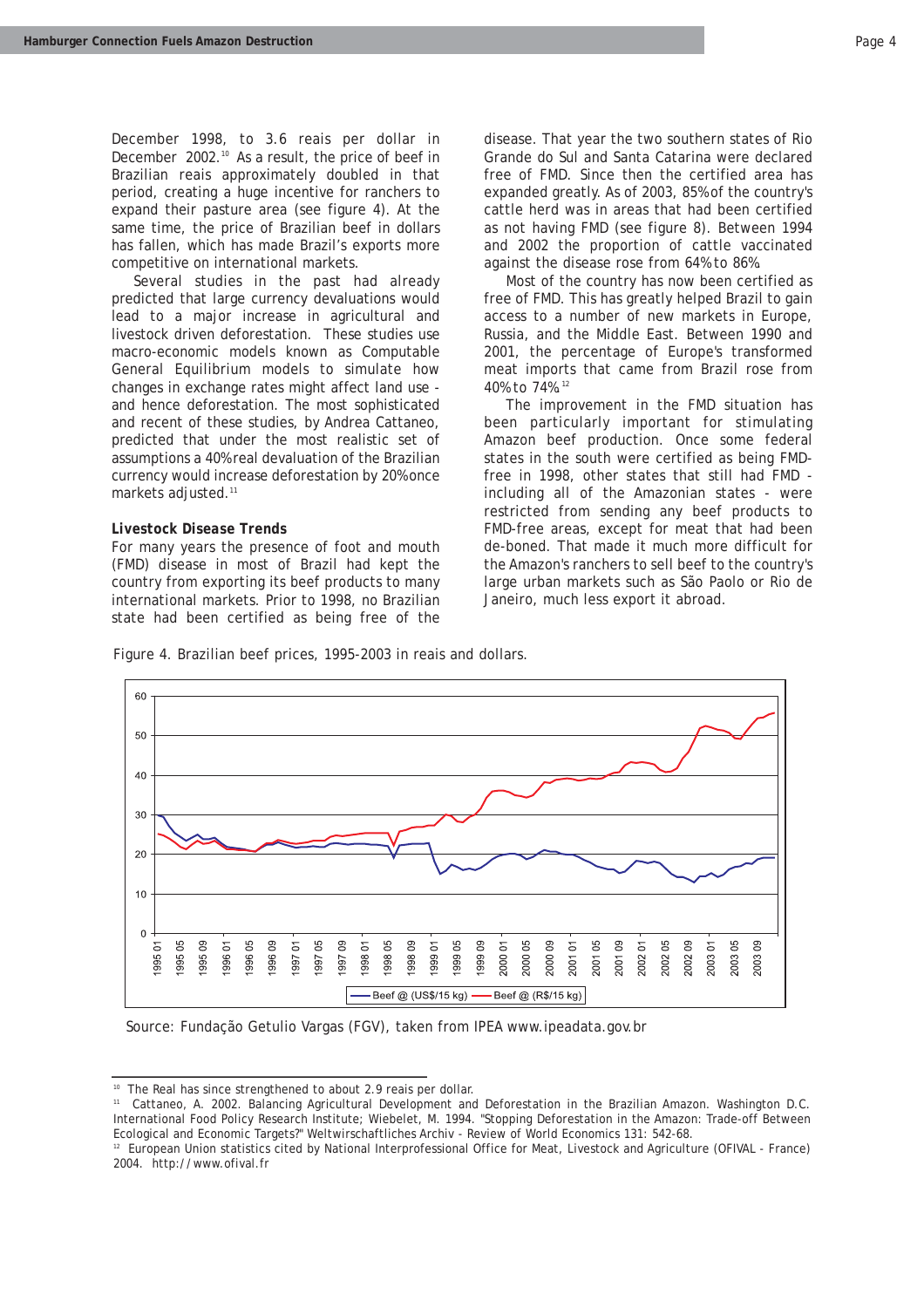Now, however, the situation has changed. Since 2003 the states of Mato Grosso, Rondônia, and Tocantins have been declared FMD-free, and can now sell their beef any where they want. These states account for over 60% of the region's cattle herd. By 2005, the Brazilian government expects the entire country to be declared free of the disease.13 These changes have increased beef prices in the Amazon, and hence the incentive to deforest.

Problems outside Brazil with Mad Cow disease (BSE) and the avian flu have also encouraged beef exports. Many countries banned beef imports from Canada and the United States after several BSE cases were discovered in 2003, and avian flu problems in Asia reduced poultry exports from those countries. This resulted in some consumers switching to beef from Brazil.

#### *Other Changes in the Amazon*

The previously mentioned changes in exchange rates and livestock diseases have given much greater force to Amazonian dynamics that were already underway. These include the rapid expansion of the region's road and electricity network and large investments in modern new slaughterhouses and meatpacking and dairy plants. Very low land prices in the Amazon also help to make ranching profitable. These prices remain very low in part because farmers find it easy to illegally occupy government land without being prosecuted, and to deforest areas much larger than the 20% of their farms currently permitted by law.

## What Must be Done?

On March 15<sup>th</sup>, Brazil's President Luis Inácio (Lula) da Silva announced a major new "Action Plan to Prevent and Control Deforestation in the Legal Amazon".14 The Action Plan commits the government to spending 394 million reais (approximately \$135 million dollars US) on activities designed to reduce deforestation. These include: land use planning, greater enforcement of laws concerning deforestation and the illegal occupation of government lands, deforestation monitoring, reviews of public infrastructure investments, support for indigenous territories and community forestry, support for sustainable agriculture, and greater control over credit for ranchers, among others.

The government's approach goes in the right direction. However, any strategies to effectively tackle the deforestation problem will require a number of additional measures, as well as more funds, greater coordination between and within the key ministries and regular high level attention. The international and domestic market forces currently promoting livestock-driven deforestation in Brazil described in this report are much stronger than ever. Even with the most determined policy response, decisively curbing deforestation may be difficult. To limit the negative impact on Brazil's Amazonian rainforests will require a massive effort in response. Unless urgent action is taken, the Brazilian Amazon will probably lose an additional area the size of Denmark over the next eighteen months.





Cattle herd size (increase x 1,000 h.)

Source: Brazil's National Institute of Space Research (INPE), 2003; Instituto Brasileiro de Geografia e Estatisticas (IBGE)/Pesquisa Pecuária Municipal (PPM), 2004. Regression coefficient R2=0.787. Refer to table 2 for initials of states.

Brasilia.

<sup>&</sup>lt;sup>13</sup> MAPA, 2000. Enlargement of the foot and mouth disease free zone, where vaccination is practiced. Animal and Plant Health Secretariat, Ministry of Agriculture and Food Supply, Federative Republic of Brazil (PNEFA) 2003.

Republic Presidency. Civil House. Permanent Interministerial Working Group for Reducing Legal Amazon Deforestation Rates. "Action Plan for Preventing and Controlling Deforestation in Legal Amazon" 2004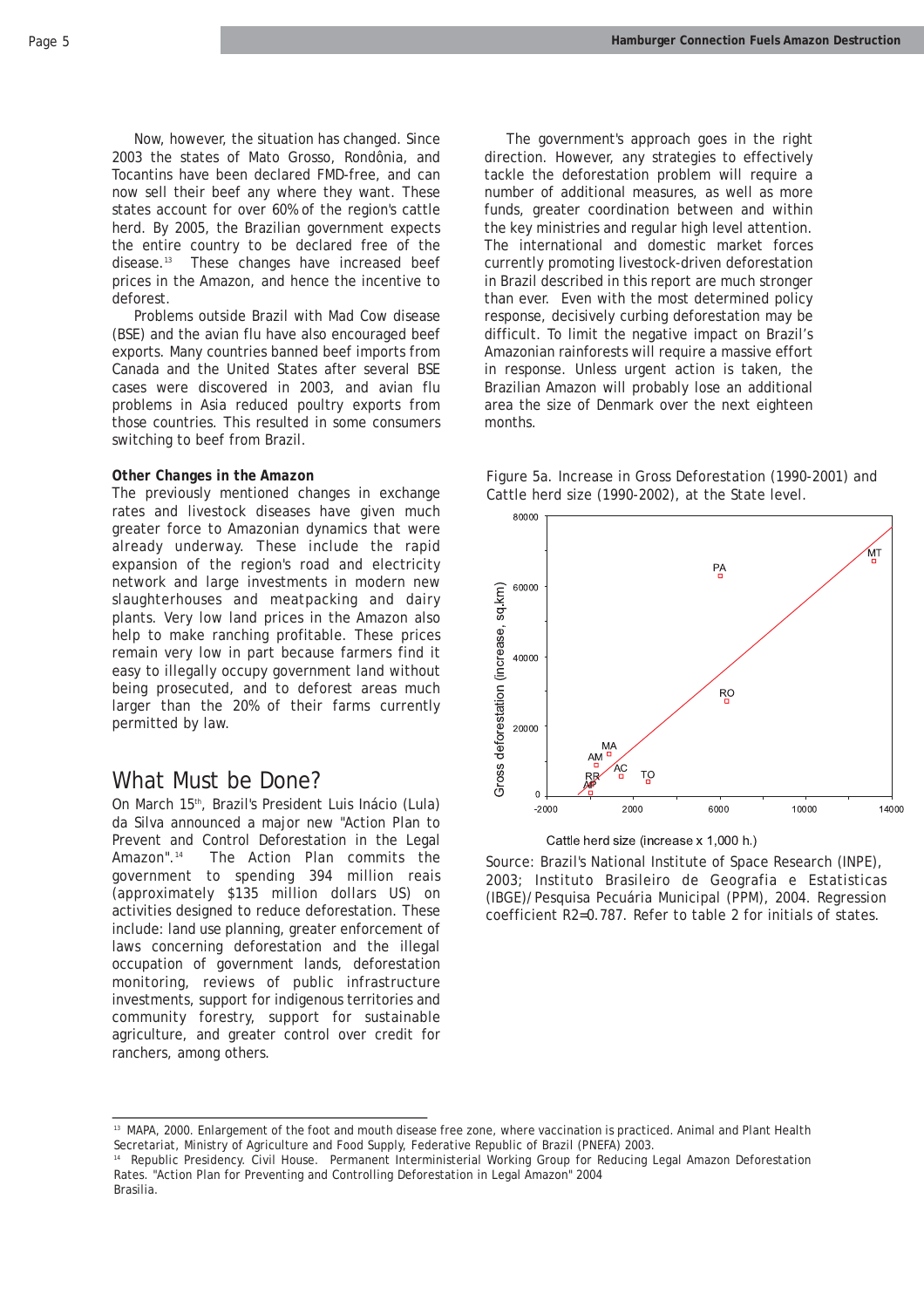CIFOR recommends the following four policy areas as vital to the sustainable future of Brazil's Amazon forests:

- 1. Stop the land grabbing. The government's focus on land tenure regulation in its new Action Plan is fully justified. Making progress in this area will require substantial political will, appropriate levels of funding, and more efficient institutional mechanisms for keeping ranchers from illegally occupying government lands.
- 2. Restrict road projects outside already developed regions. The plans for new infrastructure, in particular road construction and improvement projects, need to be revised or reversed if deforestation really is to receive a high priority. Extensive studies on deforestation underline not only the absolutely key role roads play, but also the difficulty in implementing measures to control land speculation and deforestation close to roads.
- 3. Formally register government owned lands as National Forests (FLONAS) to stop the further incursion of ranching into these areas. For this purpose the Brazilian government should prioritize forested areas facing the greatest danger of being converted to pasture.
- 4. Provide economic incentives to maintain land as forest. Brazil already has a small compensation program to promote more intensive and eco-friendly agriculture (PROAMBIENTE), but it should also experiment with direct payments for forest conservation.

Implementing the measures needed to effectively reduce deforestation will require more resources than the Brazilian government has so far been able to commit. Unfortunately, given the current recession in the Brazilian economy, it will be very difficult for the government to allocate the level of resources needed to save the Amazon. The international community must be prepared to provide additional support to the Brazilian government's efforts.



Figure 5b. Accumulated Gross Deforestation by 2001 and Cattle Herd Size in 2002, at the municipal level.

#### Cattle herd size in 2002

Source: Brazil's National Institute of Space Research (INPE)/Monitoramento sistemático do desflorestamento da Amazônia (PRODES project), 2003; Brazilian Institute of Geography and Statistics (IBGE)/Pesquisa Pecuária Municipal (PPM), 2004. Regression coefficient R2=0.465.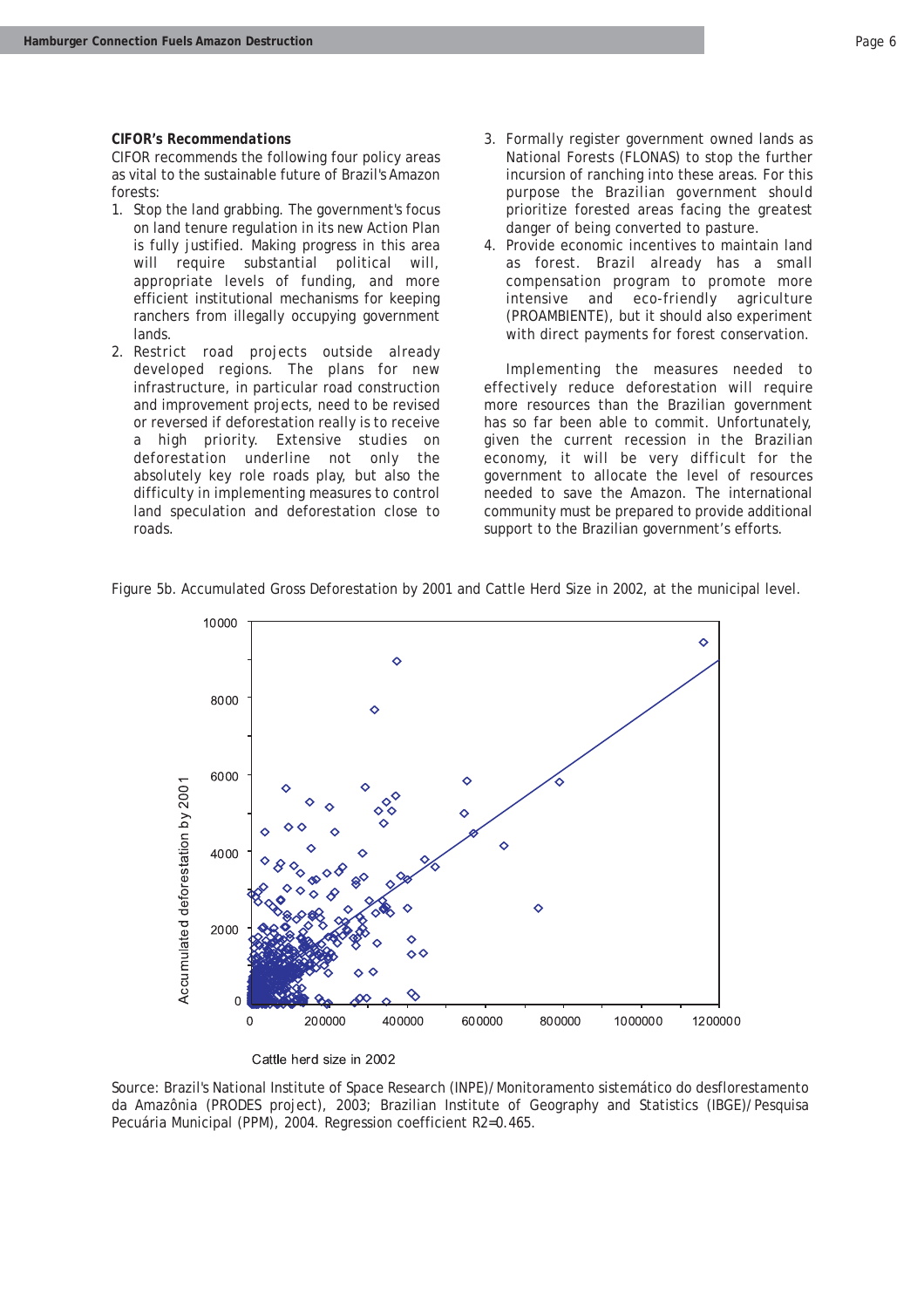

Figure 6. Accumulated Gross Deforestation by 2001 at the municipal level.

Source: Brazil's National Institute of Space Research (INPE)/Monitoramento sistemático do desflorestamento da Amazônia (PRODES project), 2003.

Figure 7. Cattle herd size in 2002 at the municipal level.



Source: Brazilian Institute of Geography and Statistics (IBGE)/Pesquisa Pecuária Municipal (PPM), 2004.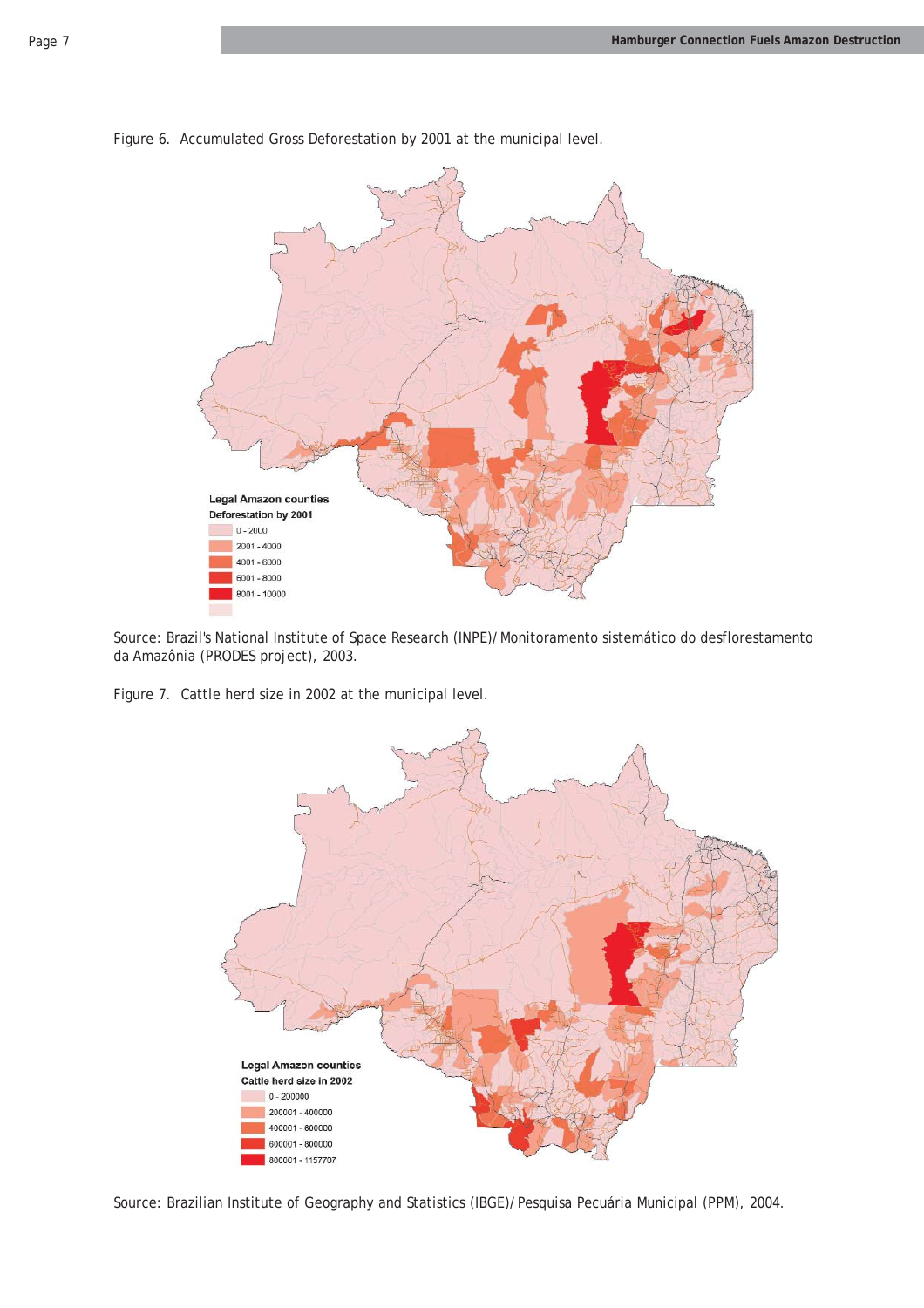

Figure 8. Evolution of foot and mouth disease (FMD) free zone since 1998.

Source: Programa Nacional de Erradicação da Febre Aftosa (PNEFA), Ministério da Agricultura, Pecuaria e Abastecimento (MAPA), 2004.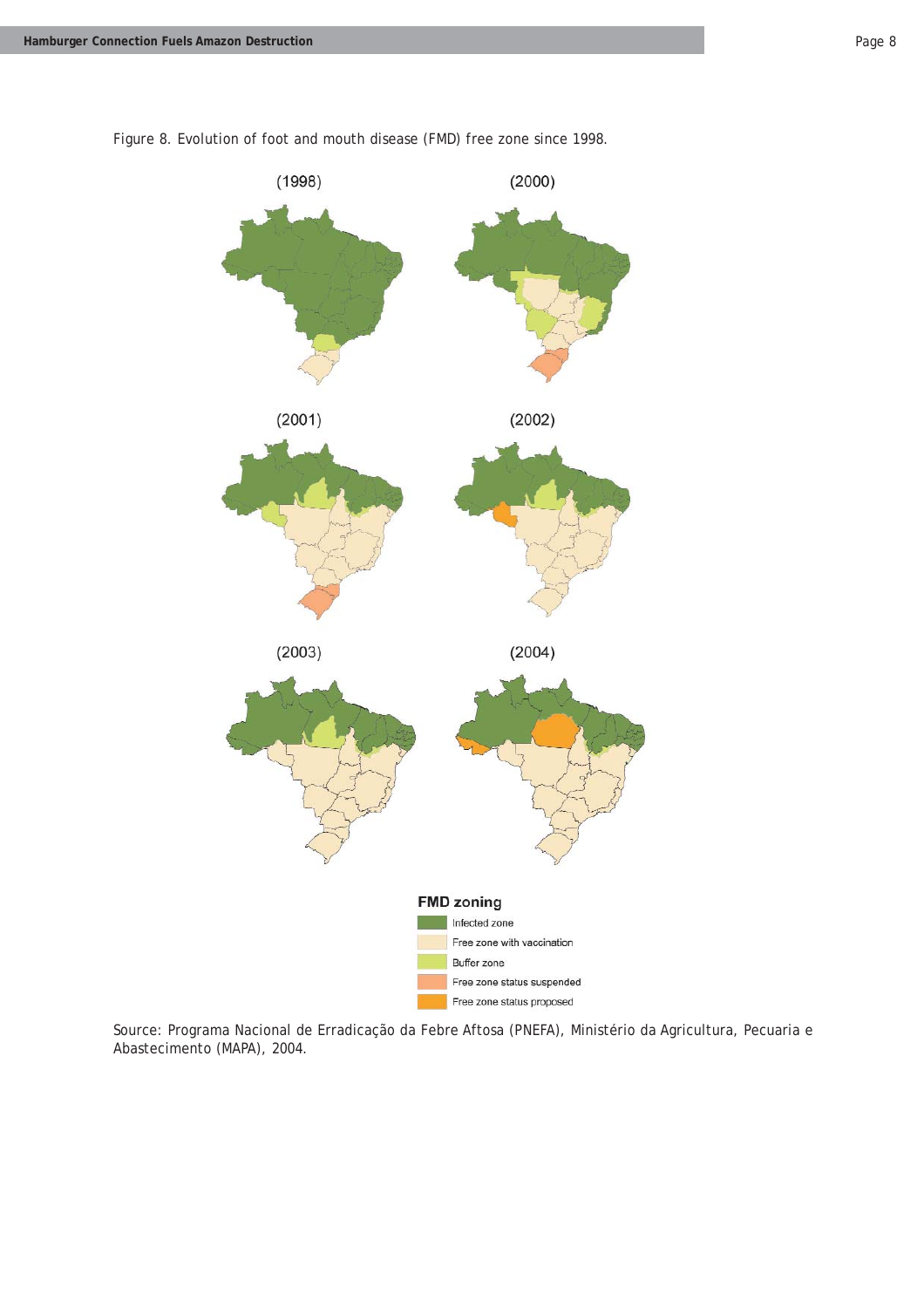|                      | 1995           | 1996           | 1997             | 1998        | 1999     | 2000        | 2001    | 2002    |
|----------------------|----------------|----------------|------------------|-------------|----------|-------------|---------|---------|
| FRESH/CHILLED        |                |                |                  |             |          |             |         |         |
| Chile                | $\mathbf 0$    | 22             | 520              | 661         | 10,077   | 18,536      | 40,167  | 55,723  |
| European Union       | 5,333          | 5,641          | 6,653            | 7,505       | 16,930   | 23,963      | 37,507  | 41,275  |
| Lebanon              | $\mathbf 0$    | $\mathbf 0$    | 0                | 206         | 2,254    | 3,584       | 2,616   | 4,606   |
| Saudi Arabia         | $\mathbf 0$    | $\Omega$       | $\overline{0}$   | $\Omega$    | $\Omega$ | $\mathbf 0$ | 1,428   | 3,135   |
| Others               | 1,045          | 823            | 766              | 2,500       | 1,828    | 2,741       | 3,423   | 4,219   |
| Total                | 6,378          | 6,486          | 7,939            | 10,872      | 31,089   | 48,824      | 85,141  | 108,958 |
| <b>FROZEN</b>        |                |                |                  |             |          |             |         |         |
| European Union       | 23,326         | 31,780         | 33,466           | 45,631      | 72,381   | 76,360      | 77,701  | 84,382  |
| Egypt                | $\Omega$       | $\Omega$       | 946              | 2,122       | 277      | 2,392       | 49,561  | 47,228  |
| Saudi Arabia         | 100            | 912            | $\overline{0}$   | 75          | 1,906    | 2,345       | 24,719  | 40,663  |
| Russia               | $\mathbf 0$    | $\mathbf 0$    | 0                | $\mathbf 0$ | 0        | $\mathbf 0$ | 2,013   | 39,025  |
| Chile                | $\Omega$       | $\Omega$       | 370              | 1,672       | 8,794    | 13,118      | 16,405  | 20,238  |
| <b>Israel</b>        | 991            | 1,701          | 4,134            | 7,112       | 5,704    | 12,436      | 34,376  | 19,083  |
| Philippines          | $\overline{0}$ | $\overline{0}$ | $\boldsymbol{0}$ | $\mathbf 0$ | 25       | 990         | 6,829   | 17,010  |
| Hong Kong            | 4,204          | 2,648          | 2,559            | 3,332       | 12,662   | 11,204      | 13,476  | 14,031  |
| Singapore            | 1,475          | 1,603          | 1,477            | 1,654       | 6,212    | 6,254       | 7,346   | 9,830   |
| Iran                 | $\Omega$       | $\Omega$       | $\mathbf 0$      | 3,953       | 5,249    | 1,580       | 27,151  | 8,374   |
| Others               | 1,033          | 1,525          | 1,552            | 4,427       | 6,440    | 13,154      | 23,569  | 21,421  |
| Total                | 31,129         | 40,169         | 44,504           | 69,978      | 119,650  | 139,833     | 283,146 | 321,285 |
| <b>PROCESSED</b>     |                |                |                  |             |          |             |         |         |
| European Union       | 60,139         | 49,401         | 47,778           | 54,173      | 67,100   | 63,985      | 66,431  | 72,740  |
| <b>United States</b> | 17,198         | 22,270         | 24,694           | 25,556      | 26,246   | 25,909      | 26,233  | 46,286  |
| Others               | 20,417         | 16,391         | 15,481           | 27,065      | 46,094   | 35,086      | 33,200  | 28,743  |
| Total                | 97,754         | 88,062         | 87,953           | 106,794     | 139,440  | 124,980     | 125,864 | 147,769 |
| <b>Grand Total</b>   | 135,261        | 134,717        | 140,396          | 187,644     | 290,179  | 313,637     | 494,151 | 578,012 |

Table 3. Brazil's beef exports in metric tons (Product weight) showing major destinations.

Source: United States Department of Agriculture - UN Statistical Office for 1995-1996; Brazil Secretariat of Foreign Trade for 1997-2001.

### **Recent research publications involving CIFOR staff and associates related to Amazon deforestation.**

- 1. Contrasted land use and development trajectories in the Brazilian Amazon: the cases of Uruará (Transamazon) and São Félix do Xingú (South of Pará). Bois et Forêts des Tropiques, (In press) Mertens, B., Piketty, M.G., Venturieri, A., Tourrand, J.F. 2003.
- 2. Crossing spatial analyses and livestock economics to understand deforestation processes in the Brazilian Amazon. AGRICULTURAL ECONOMICS, 27,3,269-294. Mertens, B., Poccard-Chapuis, R. , Piketty, M.G., Venturieri, A., and Lacques, A.E. 2002.
- 3. Agricultural technologies and tropical deforestation. Wallingford, Oxon, UK, CABI Publishing in association with Center for

International Forestry Research (CIFOR). Angelsen, A., Kaimowitz, D. eds. 2001

- 4. Amazon deforestation revisited in Latin American Research Review, Vol. 37, No. 2 pg(s) 221-235. Kaimowitz, D. 2002.
- 5. Municípios e Gestão Florestal na Amazônia: Introdução e Marco Teórico. Rio Grande do Norte: Universidade Federal do Rio Grande do Norte. Fabiano, T.; Kaimowitz, D, eds. 2003.
- 6. The dynamic of deforestation and economic growth in the Brazilian Amazon. Andersen, L.E., Granger, C.W.J., Reis, E.J., Weinhold, D., Wunder, S. Cambridge, Cambridge University Press. 2002.
- 7. Causes of Deforestation of the Brazilian Amazon. World Bank Working Report, No 22. World Bank, Washington, D.C. Margulis S. 2004.

*mailing:* P.O. Box. 6596 JKPWB, Jakarta 10065, Indonesia

Tel: +62(251) 622 622 Fax: +62(251) 622 100

E-mail: *cifor@cgiar.org* Website: *www.cifor.cgiar.org*